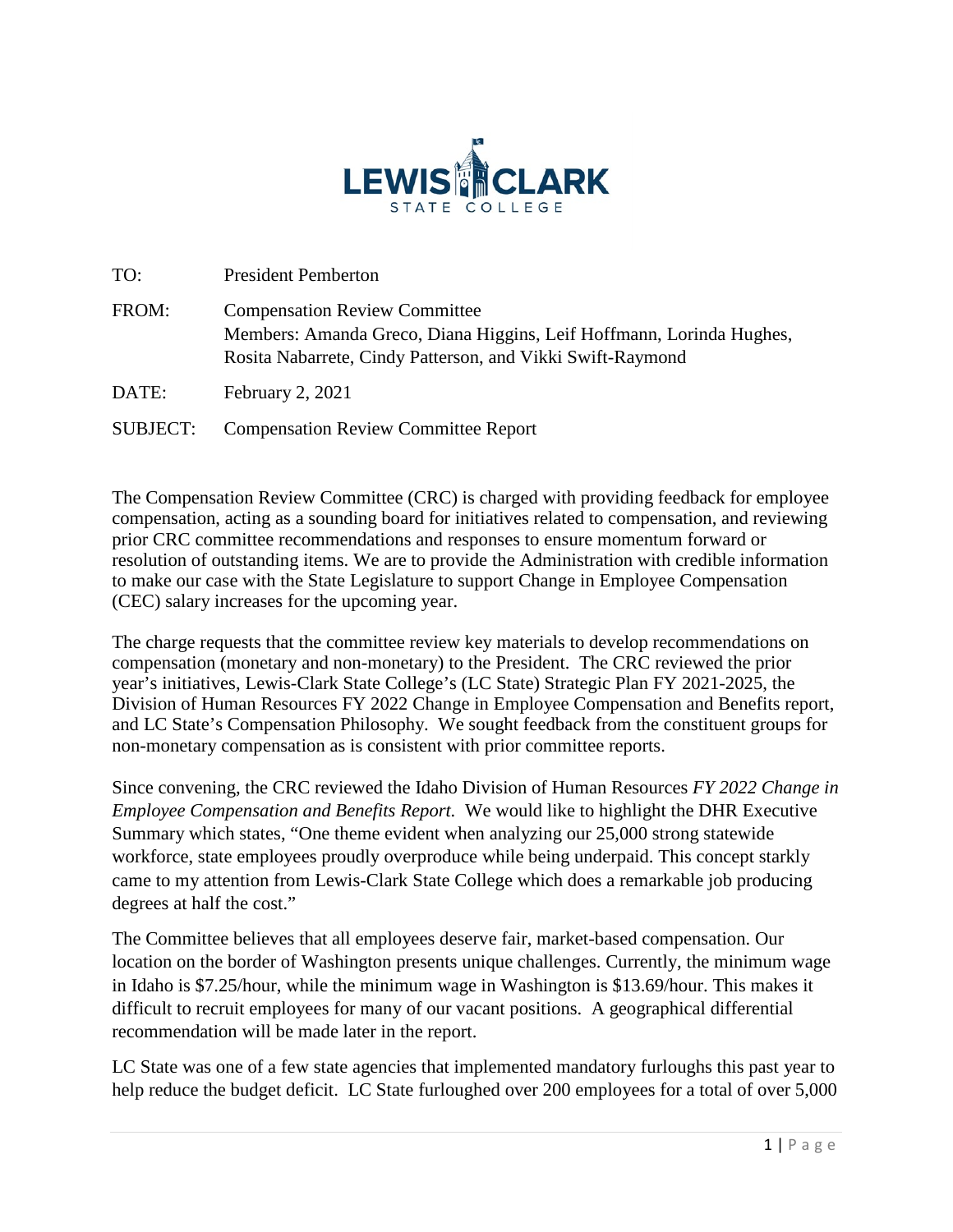hours and upwards of \$500,000. In addition, from FY19 – FY22, LC State lost approximately 45.33 FTE, or a 9.3% reduction in personnel due to budget restrictions.

While other states are faced with cutting budgets, the State of Idaho is in a much different situation with higher than expected revenues. This is due, in part, to FY 2021 budget holdbacks (1x and ongoing) directed by the Governor as well as all state agencies being fiscally conservative. Included in the holdbacks was the 2% CEC allocation for FY 2021 that state agencies were instructed to hold in reserves until such time Governor Little authorized the release of the funds. The Governor is recommending an additional 2% CEC increase for FY 2022. It is important to remember that if the Legislature approves the 2% for FY 2022, the State only funds half of any CEC dollars received, with the remaining portion funded by tuition dollars. Additionally, while the Governor did not recommend funding for faculty promotions this year, this is an area that must be addressed. Historically, faculty promotions have been taken from tuition increases. The CRC Committee would like to continue encouraging the Administration to request funding for a portion of promotions each year as LC State does not have extra resources to continue to support annual promotions. The Committee is concerned about the number of faculty who will be up for promotion when it is reinstated in FY 2023. There is the potential of approximately \$300,000 of promotions in FY 23.

The Committee continues to support the CRC's recommendations for a compensation philosophy (Appendix A) which aligns with Idaho code requirements to base changes in employee compensation on merit. The focus of the philosophy is to reiterate priorities as represented by faculty, professional staff, and classified staff. Overall, compensation is recommended to be based on meritorious service with a focus on quality performers who have a greater number of years of service and who are paid below the market average for their position and to recruit qualified employees at a fair market value.

## **Previous Year (2020) Compensation Review Committee Recommendations**

Last year the CRC's recommendations revolved around budget reductions and the overall consensus to mitigate personnel reductions as much as possible and, in general, hold employees as harmless as possible. In addition, the Committee requested and was successful in their request to allow two children per family to have the dependent benefit each semester.

## **2021 Compensation Review Committee Recommendations**

Thank you for allowing us to provide feedback. The Committee urges Administration to consider the following recommendations as it plans for the future of Lewis-Clark State College.

- 1. Increase employee tuition benefits from six (6) credits to seven (7).
	- o This allows an employee to take two classes and one exercise (kinesiology) class each semester.
	- o At times, employees want to take one class in addition to another class with a lab, or quite possibly a language class, such as Nez Perce or Spanish. These classes are typically four credits, which bumps the employee from six to seven credits.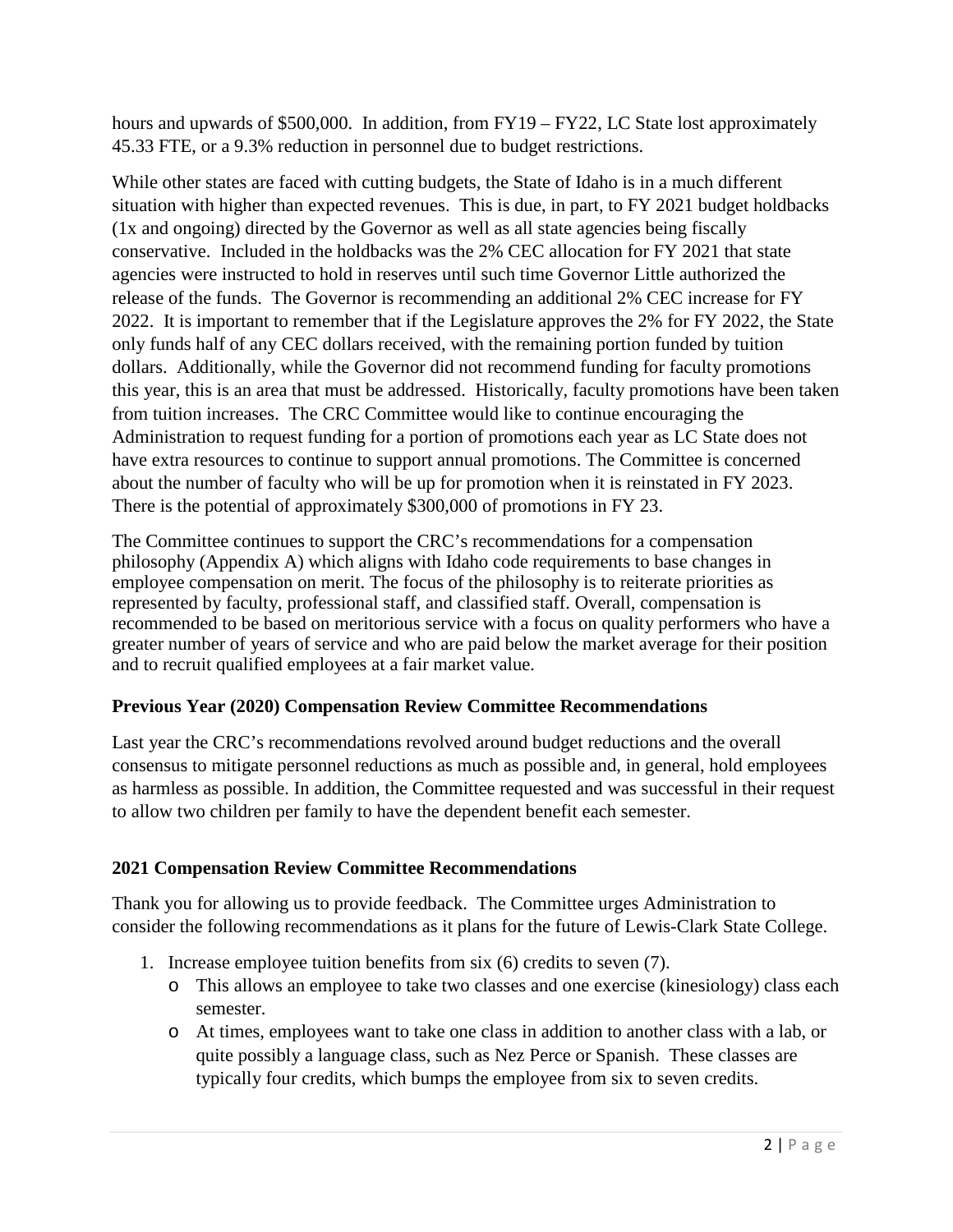- o This one-credit increase will help encourage and promote employee wellness and diversity.
- 2. Support two (2) classes during the summer session, up to seven (7) credits.
- 3. Negotiate on behalf of faculty and staff to receive a discount at Sodexo (similar to the 10% discount at Follett's Bookstore.)
- 4. Consider a geographical differential for LC State employees in all represented regions who experience a higher cost of living, increased transportation costs, increased housing costs, etc. DHR's Compensation Policy allows geographic differential, or additional compensation, paid to employees assigned to positions in geographical areas where the agency finds recruitment and retention particularly difficult. As mentioned previously, LC State's Lewiston and CDA campuses are located directly on Washington's border. This makes it extremely challenging to recruit and retain employees due to the substantial difference in the minimum wage.
- 5. Continue the current practice of making meetings available virtually to CDA faculty and staff as well as Boise staff. They appreciate the opportunity to increase their involvement and feel a sense of community with the rest of the Lewiston campus employees.
- 6. Continue providing remote learning spaces post-COVID for students on campus.
- 7. Parking:

Feedback has been negative from all three constituent groups regarding the substantial increase in parking permits. The Committee would like the Administration to consider decreasing the cost of parking permits for faculty and staff from \$75 to \$50 annually, while keeping the discounted rate of \$10 for a second permit. If the cost of parking permits is reduced to \$50, the number of permits sold would presumably increase. The Security Office would sustain the same revenue by selling 2000 permits at \$50 each as they do by selling 1340 permits at \$75. The increase in permits sold would contribute to fewer vehicles parked on the street. This would make LC State a better neighbor and reduce the discontent of the Normal Hill residents.

| <b>Fiscal Year</b>      | Permits Sold | <b>Revenue from Sales</b> |
|-------------------------|--------------|---------------------------|
| 2019                    | 2908         | \$29,080                  |
| 2020                    | 2515         | \$25,150                  |
| 2021 (through 12/31/20) | 1341         | \$90,000                  |

Data from the Security Office shows the following: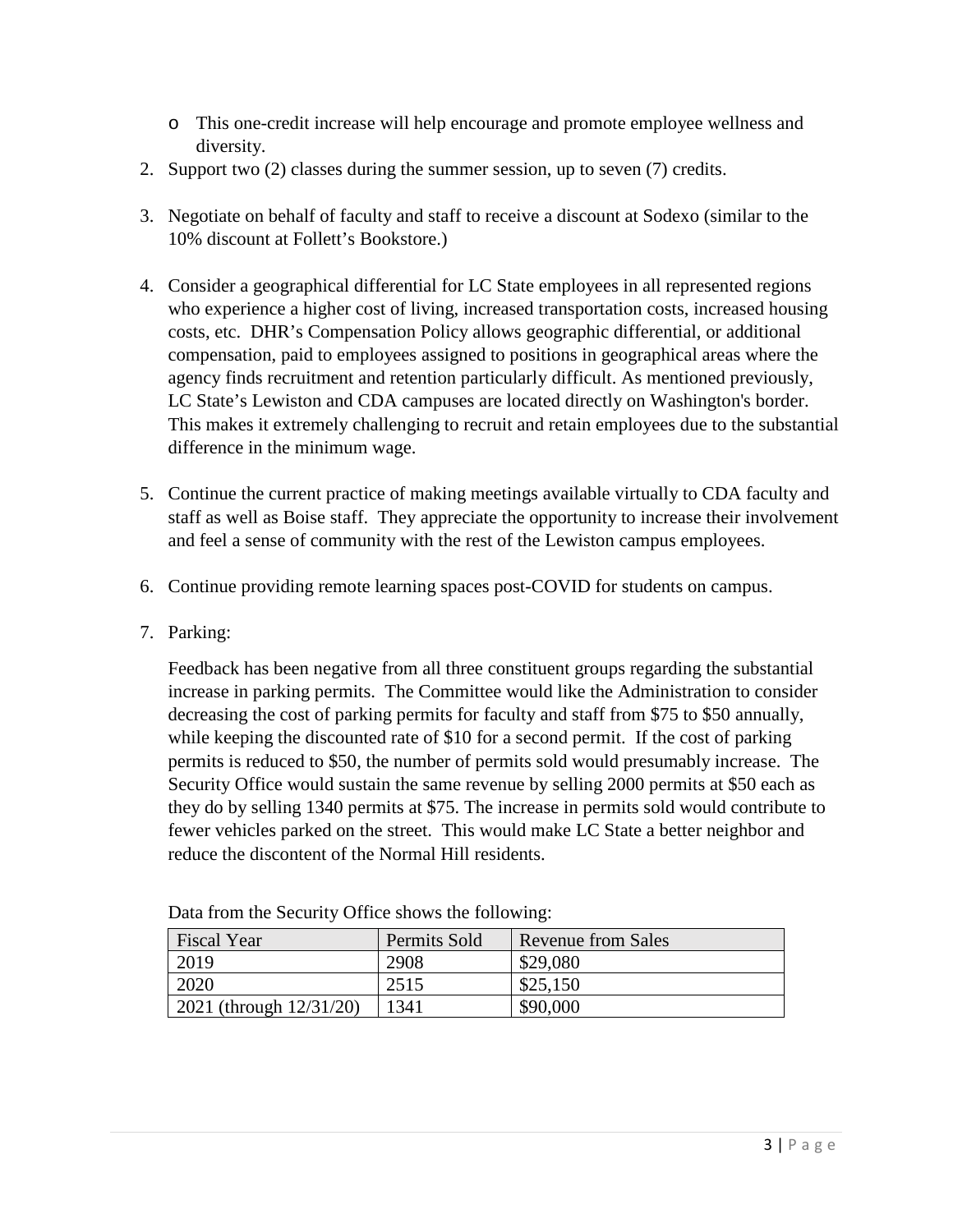The parking permit increase has contributed to overall employee discouragement. Following a year with no CEC increases, mandated furloughs for employees earning salaries of \$40,000 or more, increased medical /dental insurance premiums, and an increase in parking permits, employees are feeling disheartened.

- 8. Continue flexibility for employees to telecommute when their job allows it, even post-COVID.
- 9. Continue LC State's practice of summer hours.
- 10. Continue the practice of flexibility with work hours in those departments that can accommodate such flexibility.
- 11. DHR has proposed a 2% increase to the classified pay scale in July. When this takes effect, the state requires agencies to bring any classified staff member who falls below the new hourly rate up to their pay grade's minimum hourly rate. An issue that comes with this is that the minimum salary for professional staff is tied to pay grade K of the classified pay scale according to Idaho Statute Title 67 Chapter 53 67-5303. While the state funds the cost to bring classified staff to the minimum of their pay grade, they do not provide additional funding to increase the professional staff employees who fall below pay grade K. We recommend LC State bring our professional staff employees up to the minimum of pay grade K when the classified pay scale increases. Because it has increased every year for the last few years, it creates compression issues for our longtime professional and classified staff employees.

There are a few issues the CRC discussed at length. **We realize we do not have control over these issues as an institution.** However, we feel compelled to include them in this report, as these issues affect our employees and were brought up by the constituent groups last fall:

- 1) The Committee feels it is important for our CTE faculty to be eligible for tenure. However, we understand this is a State Board of Education policy and not a LC State policy.
- 2) Work with the Administration at our sister institutions to revisit an employee's ability to take graduate-level classes online with the employee discount. With the Presidents Leadership Council's creation, the four-year institutions have joined forces and are working together through the difficult budgetary issues that all of us are facing. Allowing employees to have access to affordable graduate-level courses at all four institutions encourages professional development. It makes our employees more qualified to assume the additional responsibilities that have come with budget reductions and reduced faculty and staff. The state will get more "bang for their buck" by allowing employees access to affordable education.